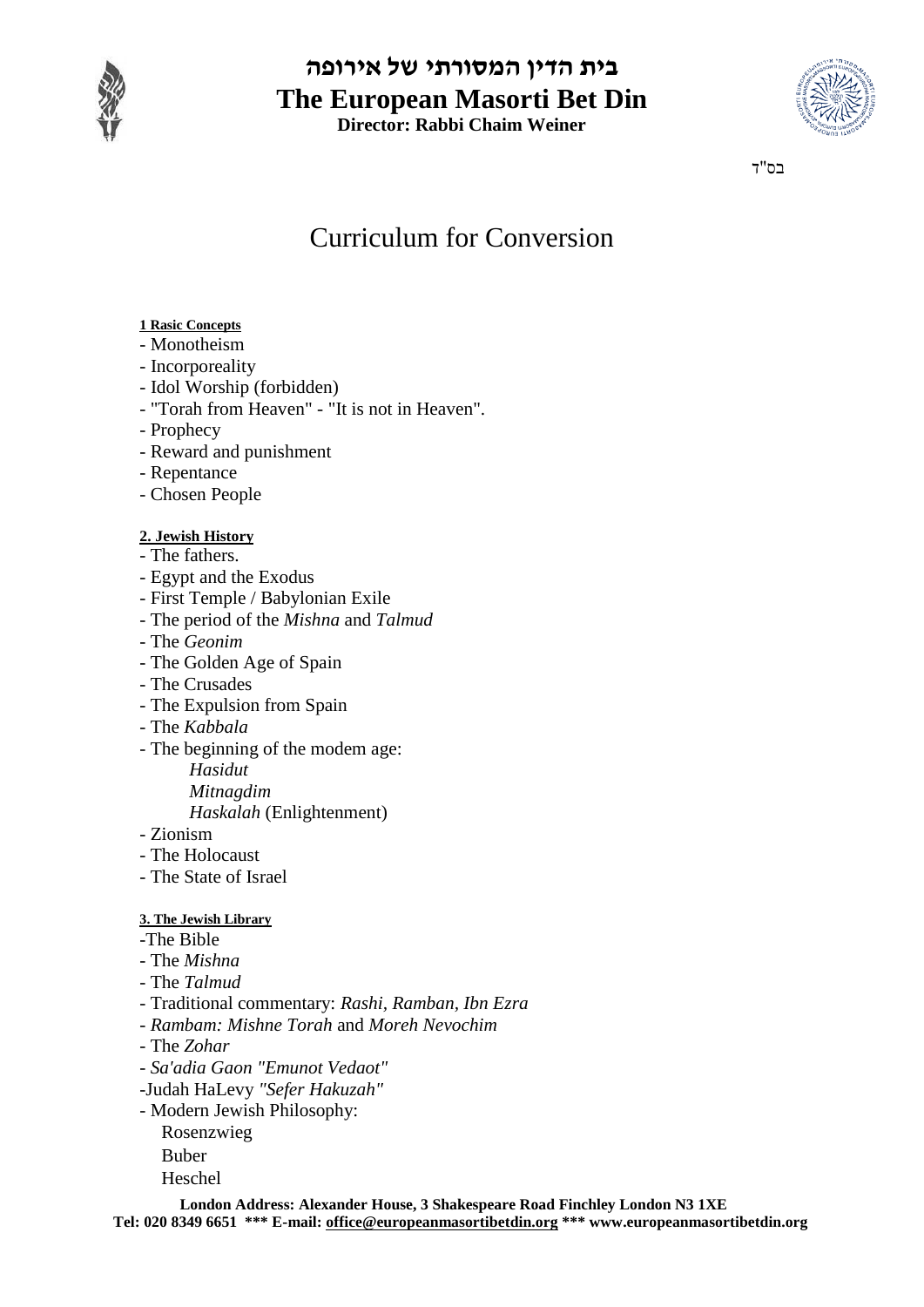

# **בית הדין המסורתי של אירופה The European Masorti Bet Din**

**Director: Rabbi Chaim Weiner**



Kaplan Hertzl Ahad Ha'am Rabbi I. Kook

### **4 Sabbath**

- *Oneg Shabbat*
- *-* The 39 categories of forbidden work.
- *-Avotand Toladot*
- *-* Remembering Creation / Egypt
- *Kiddush /Zemirot*
- *-* Candles
- *Shalosh Seudot / Seudah Shiishit*
- *- Havdalah*

### **5.** *Kashrut*

- *-* Basic Concepts
- Which Animals are Kosher?
- Ritual slaughtering
- Blood (forbidden)
- Salting, soaking etc.
- Milk and Meat
- Maintaining a Kosher kitchen (separate utensils, koshering utensils etc.)

### **6. The Synagogue**

- *Aron Kodesh*
- *- Torah*
- *- Ner Tamid*
- *- Bimah*
- *- Hazzan*
- *- Minyan*
- *- Aliyah*
- *- Siddur*
- *- Machzor*

### *7.* **Prayers and Blessings**

- When do we pray. Festival prayers
- *Birkot Hashahar, Pesukai Dezimra*
- *- Shema* and her Blessings
- The *Amidah* (Weekday and Shabbat)
- *Mincha* and *Ma'ariv*
- *-* The Blessings *(HaNehenin, HaMitzvot)*
- *- Birkat Hamazon*
- *- Talit, Tefillin,*
- *-* Torah Reading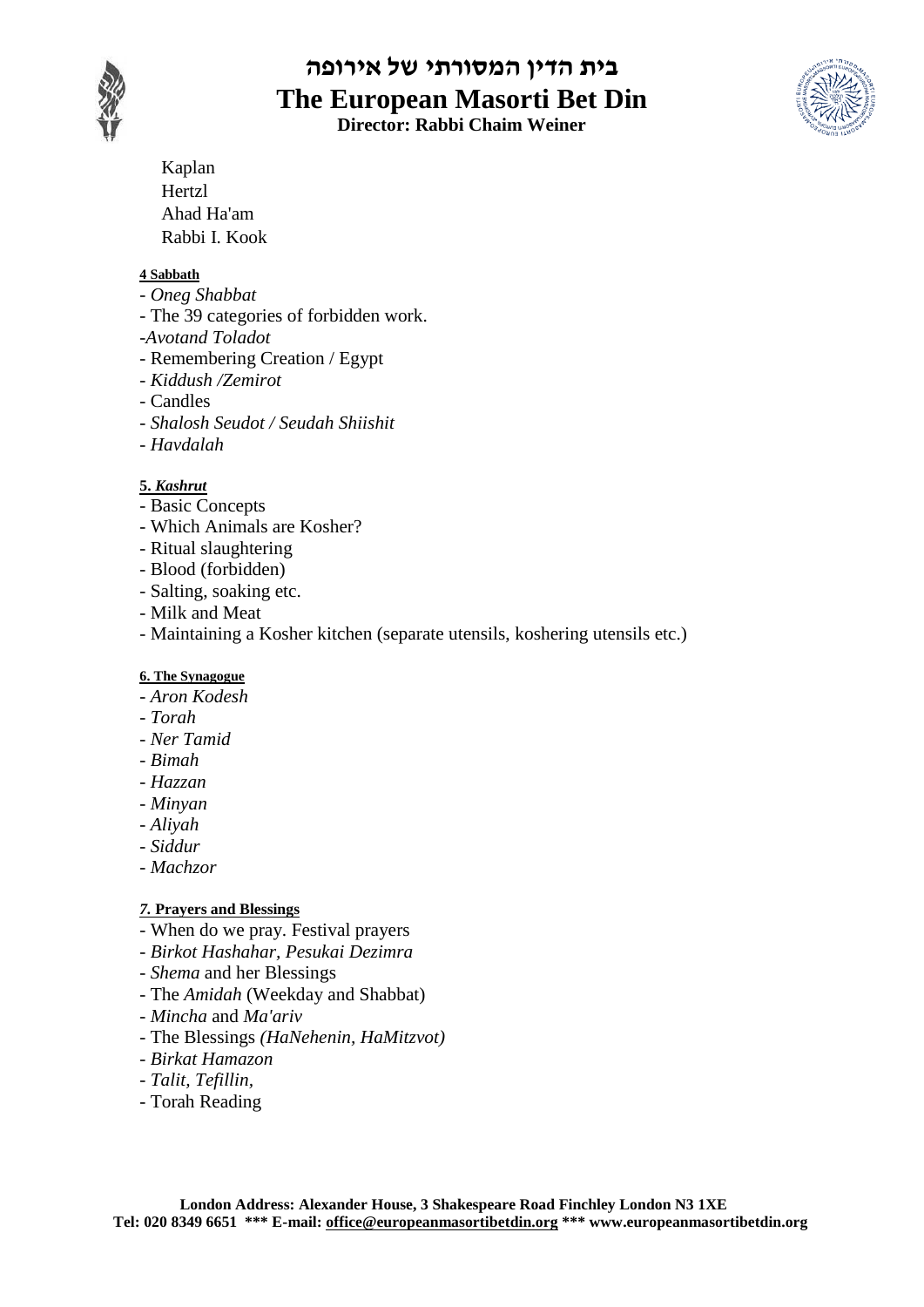

### **בית הדין המסורתי של אירופה The European Masorti Bet Din Director: Rabbi Chaim Weiner**



- *8 The Family / Life Cycle*
- *- Birth:* Milah, Pidyon HaBen
- Bar/Bat Mitzvah (Aliyah, Haftorah)
- *Marriage* (Kiddushin, Huppah, Sheva Berachot, *Breaking the Glass, Kettubah Yichud, Toharat HaMishpacha,* Arayot)
- *Divorce* (Get, Halitza)
- *Death* (Hevra Kadisha, Shiva, Shioshim, Yartzeit, Ner Neshamah, Kaddish).
- Mezuzah
- Talmud Torah

### *9 The Jewish Calender*

- *- A month by month study of the Calender*
- *- Time of prayers*
- *- Time of Shabbat*
- *- "The day follows the night"*
- *- Sunset, three stars.*

### *10. Festivals*

- *-* Rosh Hashanah (Shofar, *Day of Judgement, Birthday of the World)*
- *-* Yom Kippur (Kol Nidrei, *Fasting and Repentance,* Yizkor, *Jonah,* Ne'eilah)
- Succot (Succah, *4 species, harvest festival,* Kohellet)
- Simhat Torah (Hakafot, Hatan Torah, Hatan Bereishit, *The prayer for rain).*
- *-* Hannukah *(Maccabis, customs)*

*-* Tu Beshvat *(New year of trees, The commandments that are carried out in the Lane of Israel)*

- *-* Purim (Megillah, Mishloach Manot, *Gifts for the poor, Festival meal).*
- *-* Pesach (Hagadah, Hametz, *The* Seder)
- *The* Omer
- Yom Ha 'atzmaut *(Israel Independence Day)*
- *- Jerusalem Day*
- *-* Shavuot (Matan Torah, Bikunm, Tikkun, *Ruth)*
- *- 9th ofAv (Temple, Fasting,* Kinnot, Eicha)

### *11. Jewish Ethics*

- *- Ten Commandments*
- *- Business Ethics*
- *-* Lashon Hara
- Leket, Shihicha, Peah
- Shimitah
- Tzadakah

### *12- Conversion*

- *- The halachic requirments.*
- *- Loving the Convert*